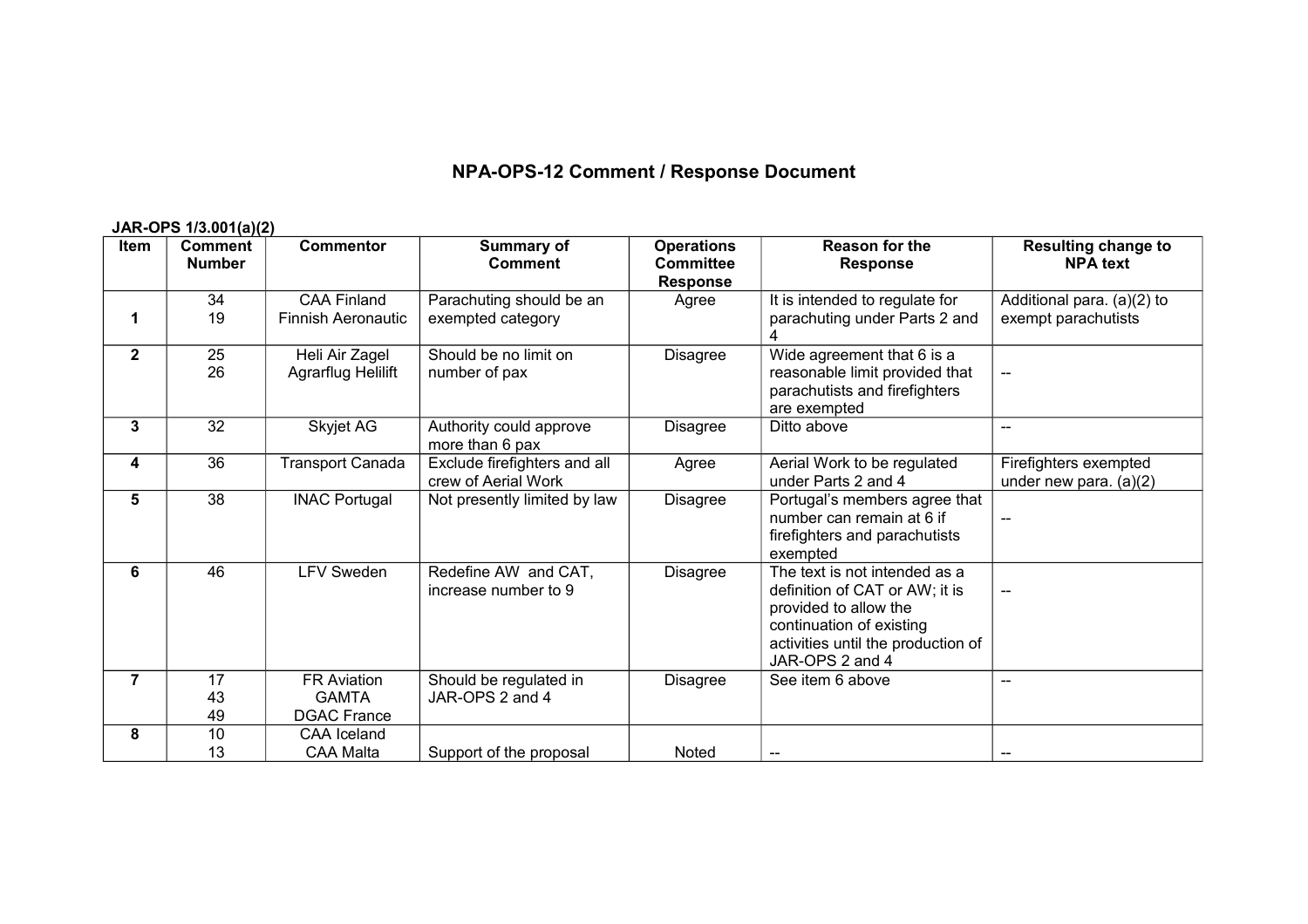|    | 16<br>22<br>27<br>30<br>33<br>35<br>44<br>47<br>12<br>23<br>41 | LBA<br><b>MOT Austria</b><br><b>BAZL FOCA</b><br><b>CAA Slovenia</b><br><b>CAA Denmark</b><br><b>RLD</b><br><b>ENAC Italy</b><br><b>LFV Norway</b><br>Lynton Aviation<br><b>EHA</b><br><b>BHAB</b> | (Malta suggests that the<br>example given in para.5 of<br>the introduction should<br>become an IEM) |                 |                                                                                                                                                                                            |     |
|----|----------------------------------------------------------------|----------------------------------------------------------------------------------------------------------------------------------------------------------------------------------------------------|-----------------------------------------------------------------------------------------------------|-----------------|--------------------------------------------------------------------------------------------------------------------------------------------------------------------------------------------|-----|
| 9  | 45                                                             | <b>BMV Bonn</b>                                                                                                                                                                                    | Proposes different text                                                                             | <b>Disagree</b> | The words 'immediately<br>before, during or immediately<br>after' were used to ensure<br>clarity and unambiguity of<br>meaning                                                             | $-$ |
| 10 | 48                                                             | CAA UK                                                                                                                                                                                             | Proposes different text                                                                             | Disagree        | The proposed additional text<br>does not improve clarity. The<br>proposal is a duplication of the<br>condition that persons carried<br>must be connected with the<br>Aerial Work activity. |     |

## **JAR-OPS 3.001** (as addressed by NPA-OPS-18)

| 16 | 142 | <b>AOPA</b> | This addresses Aerial Work<br>and further reduces the<br>readability of JAR-OPS 3.                                                                                                 | Not agreed | This text is required to indicate<br>that such operations<br>are<br>considered to be AW and<br>therefore outside the scope of<br>JAR-OPS 3. |  |
|----|-----|-------------|------------------------------------------------------------------------------------------------------------------------------------------------------------------------------------|------------|---------------------------------------------------------------------------------------------------------------------------------------------|--|
| 17 | 026 | CAA         | If fire-fighting flights are not<br>to be covered by JAR-OPS<br>3 then reference to them<br>should be removed from<br>paragraph 2 and included in<br>(1) by inserting "Fire" after | Not agreed | The text is identical to JAR-<br>OPS 1.                                                                                                     |  |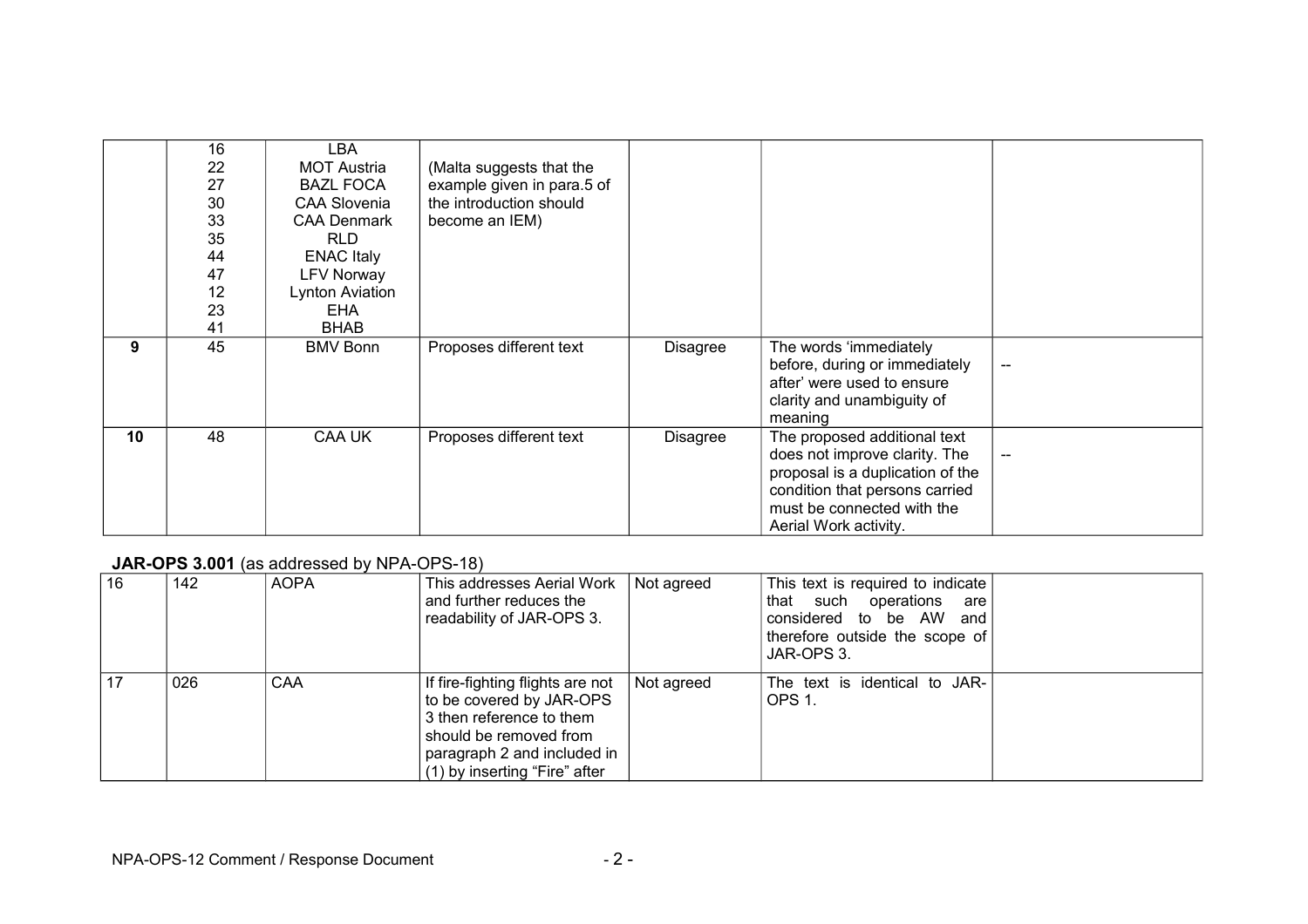|    |     |               | customs in that paragraph.<br>This would leave paragraph<br>2 to cover parachuting only.                   |            |                                                                                                                                                                                                            |                                        |
|----|-----|---------------|------------------------------------------------------------------------------------------------------------|------------|------------------------------------------------------------------------------------------------------------------------------------------------------------------------------------------------------------|----------------------------------------|
| 18 | 117 | <b>IFALPA</b> | Include "search and rescue"<br>in this text.                                                               | Accepted   | Search and rescue<br>remain a State activity. In order police services and SAR;<br>not to confuse the issue, SAR nor"<br>inserted<br>should<br>be<br>into<br>paragraph 1 (not 2).                          | should $\vert$ Amend text to read "(1) |
| 19 | 044 | <b>EHA</b>    | Reference only JAR-OPS 3                                                                                   | Accepted   |                                                                                                                                                                                                            | Change reference from 1/3<br>to $3.$   |
| 20 | 126 | <b>IFALPA</b> | Reduce the number from 6<br>to 4.                                                                          | Not agreed | The number 6 has been agreed<br>by all States in committee.<br>There is no satisfactory reason<br>why it should be 4 instead of 6.<br>This is the only comment<br>suggesting a reduction from 6<br>to $4.$ |                                        |
| 21 |     | <b>HSC</b>    | This IEM should be<br>removed. A decision has yet<br>to be taken on what is to be<br>covered in JAR-OPS 4. | Accepted   | It is unlikely that fire-fighting will<br>be included in JAR-OPS 4. The<br>regulation of parachuting has<br>still to be decided.                                                                           |                                        |
| 22 | 117 | <b>IFALPA</b> | Add search and rescue to<br>the text.                                                                      | Not agreed | See item 18 above.                                                                                                                                                                                         |                                        |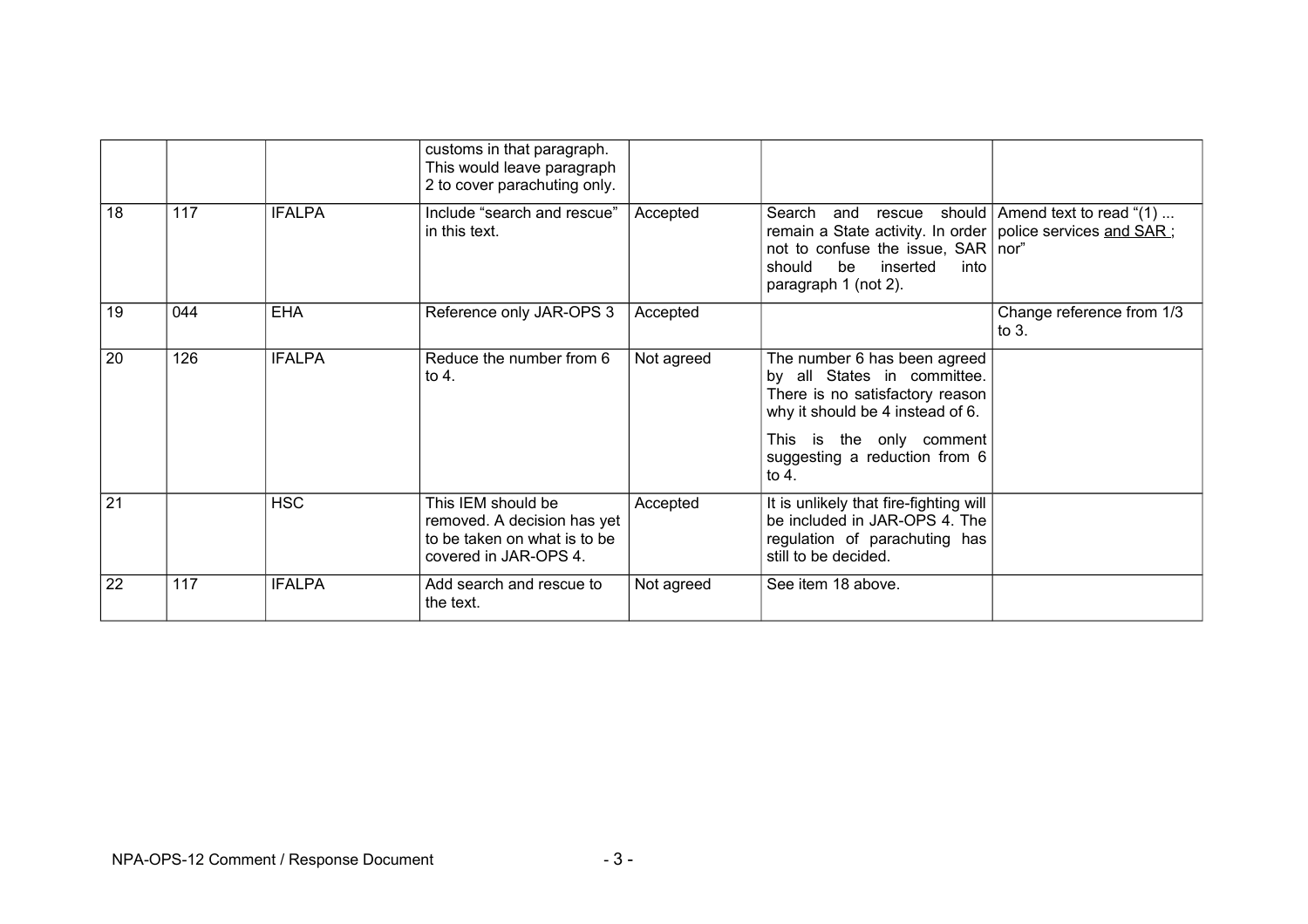| 1            | 6         | <b>CAA Hungary</b>          |                                  |               |                                |                               |
|--------------|-----------|-----------------------------|----------------------------------|---------------|--------------------------------|-------------------------------|
|              |           | N/k                         |                                  |               |                                |                               |
|              | 10        | <b>CAA</b> Iceland          | Support of the<br>proposal       | <b>Noted</b>  | $\overline{\phantom{a}}$       |                               |
|              | 16        | LBA                         | without comment                  |               |                                |                               |
|              | 30        | <b>CAA Slovenia</b>         |                                  |               |                                |                               |
|              | 33        | <b>SLV Denmark</b>          |                                  |               |                                |                               |
|              | 35        | <b>DGAC NL</b>              |                                  |               |                                |                               |
|              | 37        | <b>Transport Canada</b>     |                                  |               |                                |                               |
|              | 44        | <b>ENAC Italy</b>           |                                  |               |                                |                               |
| $\mathbf{2}$ | 40        | <b>ALPA USA</b>             | Support<br>of<br>proposal<br>but | Agreed        |                                | <b>Additional Section 2</b>   |
|              | 50        | <b>DGAC France</b>          | additional<br>suggest            |               |                                | material agreed and           |
|              |           |                             | provisions to allow for loss     |               |                                | included                      |
|              |           |                             | or theft.                        |               |                                | Add ACJ 3.125 "In case of     |
|              |           |                             |                                  |               |                                | loss or theft of documents    |
|              |           |                             |                                  |               |                                | specified in JAR-OPS          |
|              |           |                             |                                  |               |                                | 3.125, the operation is       |
|              |           |                             |                                  |               |                                | allowed to continue until the |
|              |           |                             |                                  |               |                                | flight reaches the base or a  |
|              |           |                             |                                  |               |                                | place where a replacement     |
|              |           |                             |                                  |               |                                | document can be provided."    |
| 3            | 3         | <b>UK Flying Club</b>       | Retain original text             | Agreed        | Avoid unnecessary              | See Annex 1 and 2 to          |
|              | 4         | PDG Heli Ltd.               |                                  |               | administration (Falsification  | comment No:5                  |
|              | 5         | Air Malta                   |                                  |               | cannot be avoided)             |                               |
|              | 11        | Lynton Av. Ltd              |                                  |               | Note: activity vis-à-vis ICAO? |                               |
|              | 21        | Maersk Air                  |                                  |               |                                |                               |
|              | 39        | <b>IAOPA</b>                |                                  |               |                                |                               |
|              | 42        | <b>BHAP</b>                 |                                  |               |                                |                               |
| 4            | 14        | <b>CAA Malta</b>            | Allow copies to be carried       | Partly agreed | See items above and comment    |                               |
|              | 15        | Sabena                      | for all documents (at the        |               | No:20 'at the choice of' is    |                               |
|              | 20        | <b>AEA</b>                  | choice of the operator)          |               | considered unnecessary         |                               |
|              | 24        | <b>EHA</b>                  |                                  |               | addition                       |                               |
|              | 29        | Alitalia Express            |                                  |               |                                |                               |
| 5            | 1 and $2$ | <b>Bxl national airport</b> | For<br>documents<br>some         | <b>Noted</b>  | $\qquad \qquad \text{---}$     | Proposal amended              |

## **JAR-OPS 1/3.125**